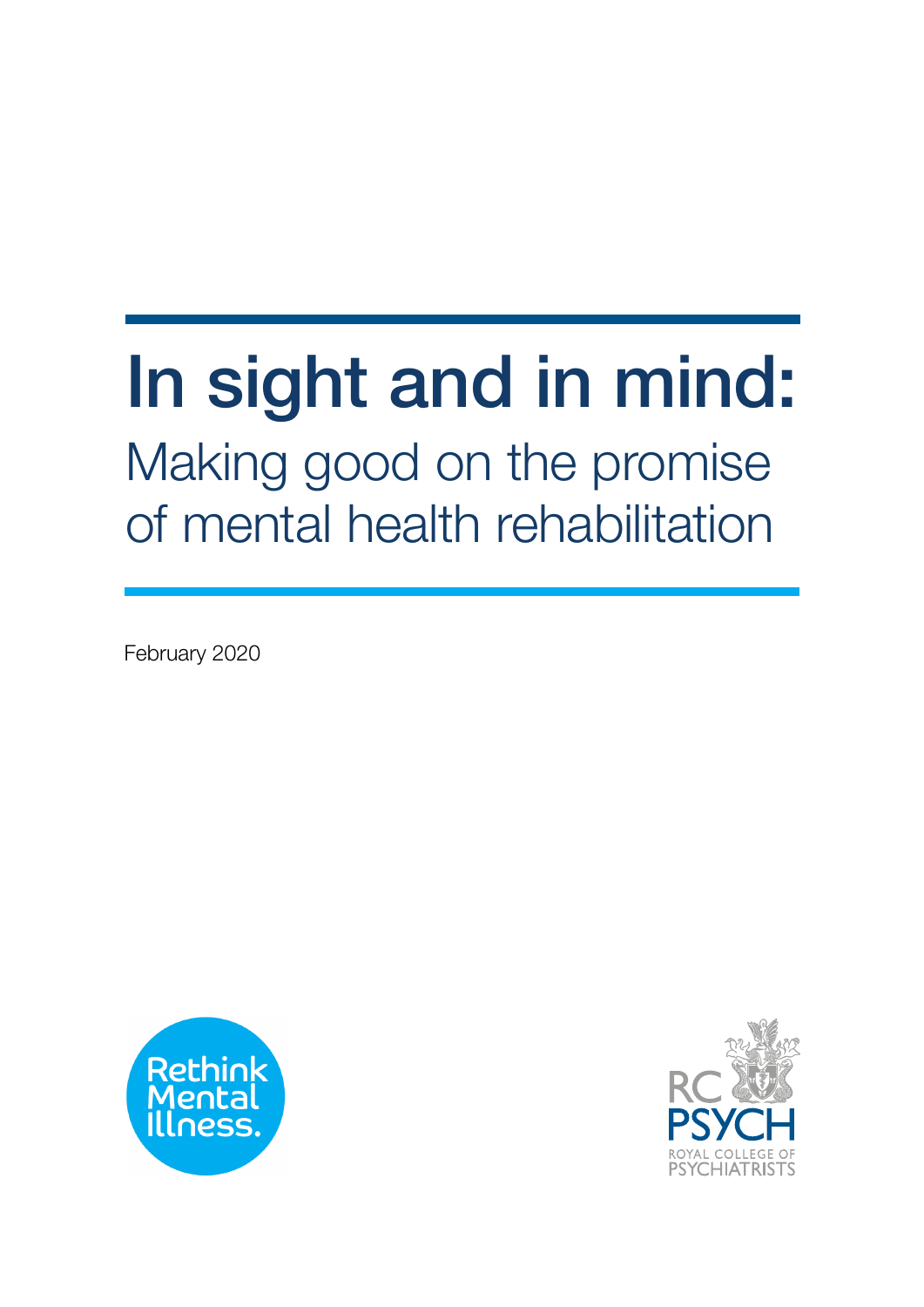A report by Rethink Mental Illness and the Royal College of Psychiatrists

## Foreword

A small but significant proportion of people who develop severe mental health conditions, such as psychosis, relapse and need long term care. This group often develop functional impairments and has a high risk of suffering from both physical and mental health illness. Rehabilitation services are specifically geared up to meet the complex and enduring needs of this group. When provided early as an integrated whole system service, they can improve the outcomes and social participation of many people with severe mental health conditions. As such, they are a vital part of the mental health service offer.  $\alpha$ 

Yet, despite this, there has been a concerning decline in NHS provided rehabilitation services in recent years. The resulting gap in provision has been met by the private sector on an 'as needed' basis. Without adequate local services there has been a big increase in out of area care for patients.

Recent data has shown that, as well as being widespread, out-of-area placements have longer admissions that lead to far higher average costs per stay. A major focus of rehabilitative care for patients is on social inclusion, meaning local services are far more able to maintain and build links with family support networks and with services in the community. There is a very strong case to end out-of-area rehabilitation and to reinvest the money in locally provided services, including adequate beds, community rehabilitation teams and supported housing that can meet complex needs.

With little publicly available data on mental health rehabilitation services in England, the Royal College of Psychiatrists and the charity Rethink Mental Illness joined together to research these services in more depth. One striking barrier was the inadequate information that was provided in response to our Freedom of Information (FOI) requests and it was, therefore, difficult to build a complete picture of rehabilitation services across England.

This is extremely concerning as this means vulnerable people are effectively invisible in the system and may not be getting the vital care they need. Reports by Care Quality Commission (CQC), as well as the British Medical Association (BMA) and leading newspapers, have laid bare how woefully inadequate the care of people with longer-term severe mental health illness has become in some parts of the system. This needs to change.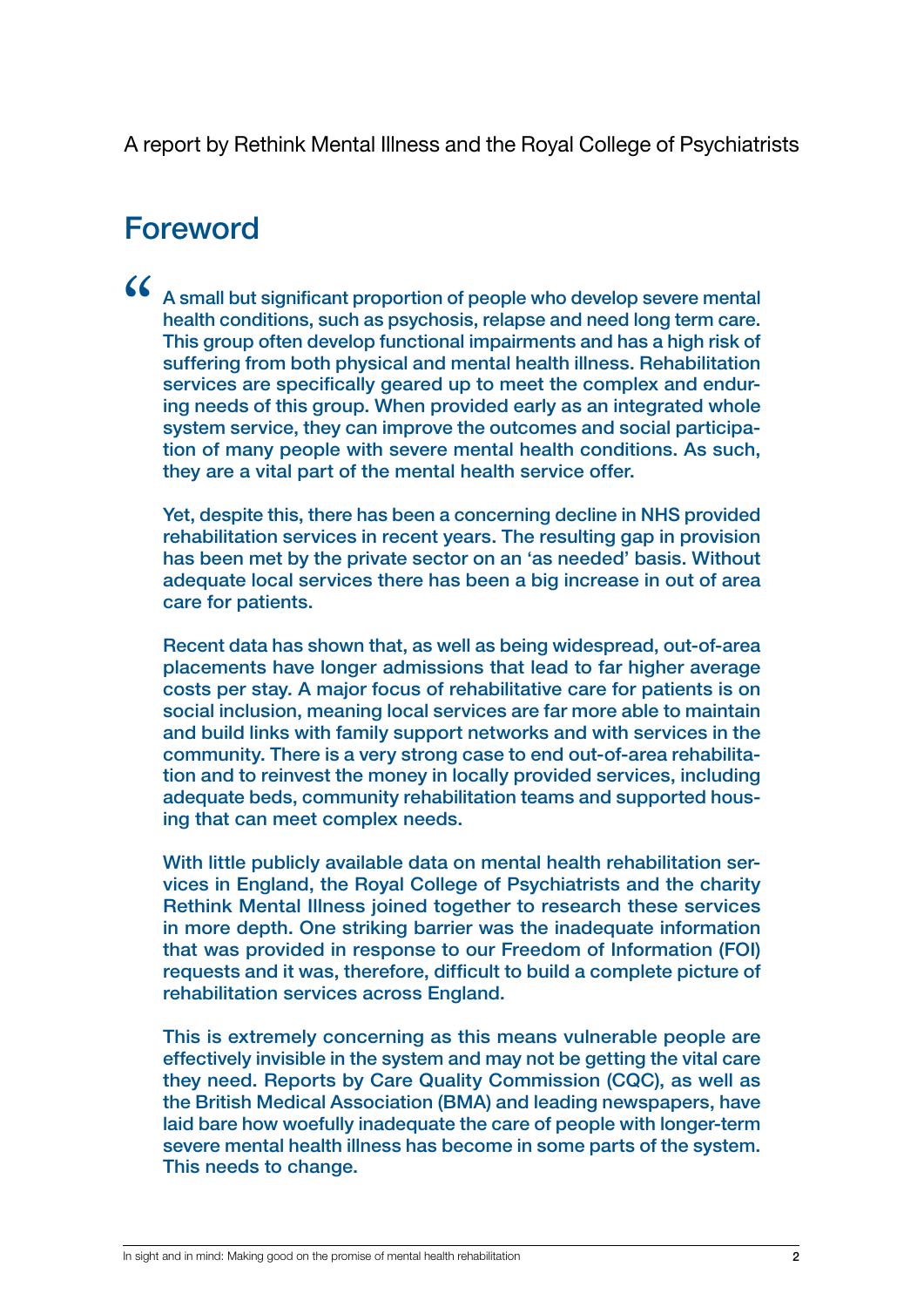While there are new discussions taking place about system improvement and funding of services for people with severe mental illness – and this recognition among NHS leadership of the need for change is most welcome –often the voices of service users and carers are missing. Many are left to manage their care needs within a fragmented rehabilitation system, and their needs may be being neglected. It is essential that the care experiences of people with high support and treatment needs are heard and used to form the basis of future policy.

As the adage goes, "the true measure of any society is the how it treats its most vulnerable members". It is vital that the needs of one of the most marginalised and vulnerable groups in our society – people with severe mental illness – are no longer neglected. Now is the time for concerted action.

Dr Rajesh Mohan, consultant psychiatrist and chair of the Faculty of Rehabilitation and Social Psychiatry at the Royal College of Psychiatrists

Mark Winstanley, chief executive of Rethink Mental Illness

"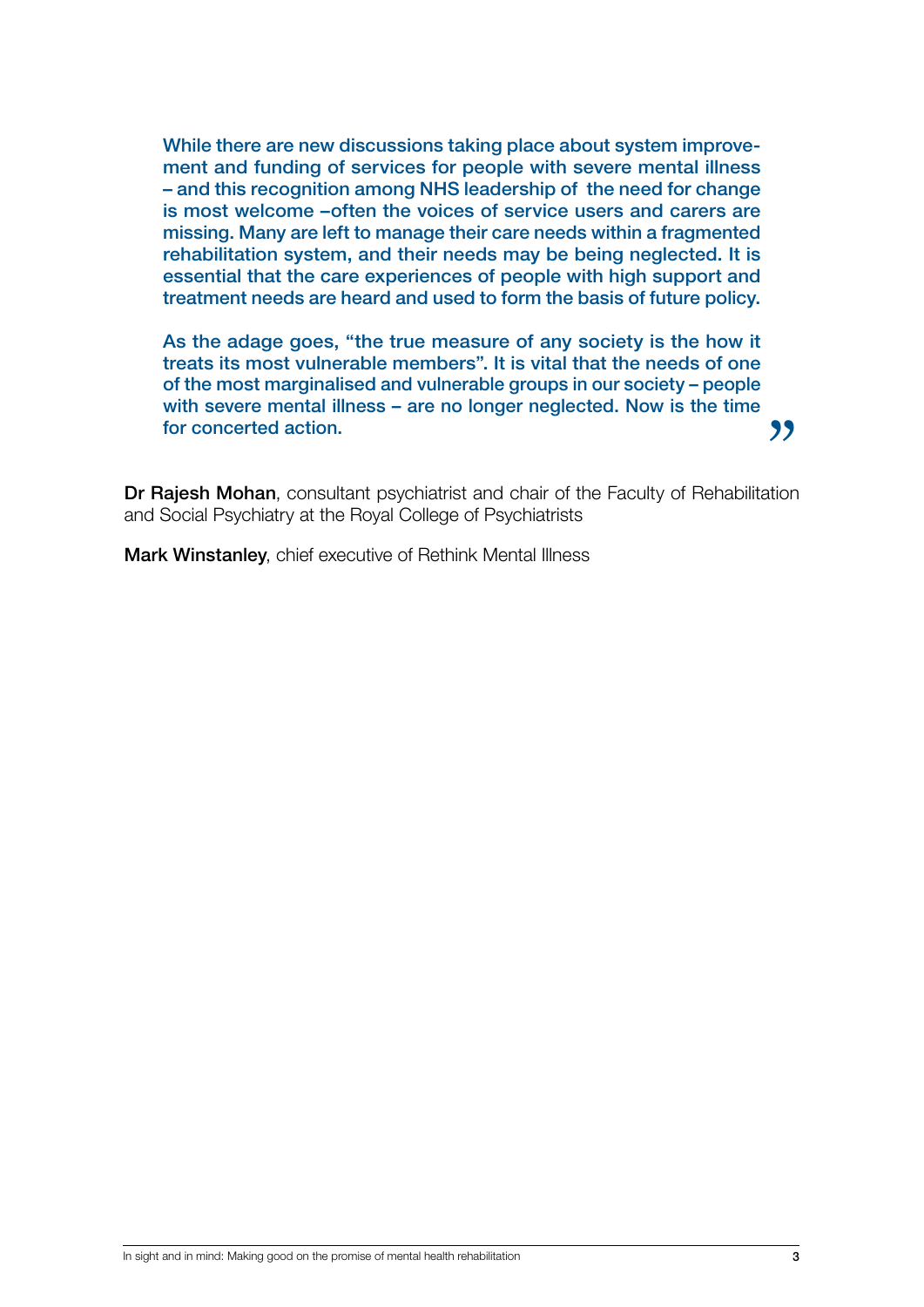## **Introduction**

This report is the result of a collaboration between Rethink Mental Illness and the Royal College of Psychiatrists and its Faculty of Rehabilitation and Social Psychiatry.

In order to investigate current provision of mental health rehabilitation services across England and the use of out-of-area care for people who require these services, we sent a Freedom of Information (FOI) request to all Clinical Commissioning Groups (CCGs) and NHS mental health trusts across England. We also discussed rehabilitation care with clinicians, patients and carers.

There was significant variation in the responses provided to our FOI request questions. In some cases, we were informed that the data requested had simply not been collected locally and answers to our questions could not be provided.

As such, we present these findings as an imperfect snapshot of the system, rather than a scientific analysis. Yet, despite these limitations, we have identified gaps in the system and outlined priorities for change and how to achieve. Our report makes suggestions as to how these could be achieved and we hope it will spur greater consistency and transparency within the mental health rehabilitation system and will bring the different partners involved in fixing it together.

Our main findings were:

- Commissioners and providers generally considered the majority of cases where they had sent patients out of area to be 'appropriate'. Yet, there is no clear national definition of what constitutes an 'appropriate' out-of-area mental health rehabilitation placement and we strongly doubt that these figures on the appropriateness such placements can be consistent with good practice.
- While sending rehabilitation psychiatry patients out of area is costly and can damage recovery chances, most areas did not have a plan to reduce the number of rehabilitation patients sent out of area.
- Fewer than one in four mental health trusts employed a dedicated community mental health rehabilitation team.
- CCGs and mental health trusts reported that 333 mental health rehabilitation beds have been decommissioned in the last five years, and there are plans to decommission a further 53.

Our recommendations for change are based not only our own findings, but also on work by the BMA's magazine, *The Doctor*, and the CQC, as well as the experiences of the patients and carers who have experience of the mental health rehabilitation system and clinical experts who work within it.

Our aim is for the multiple parties involved to agree a joint ambition to properly define and then end inappropriate out-of-area placements, and allow the people who need in-patient rehabilitation services to get the support they need closer to home. As part of the the NHS Long Term, the Mental Health Implementation Plan raises the prospect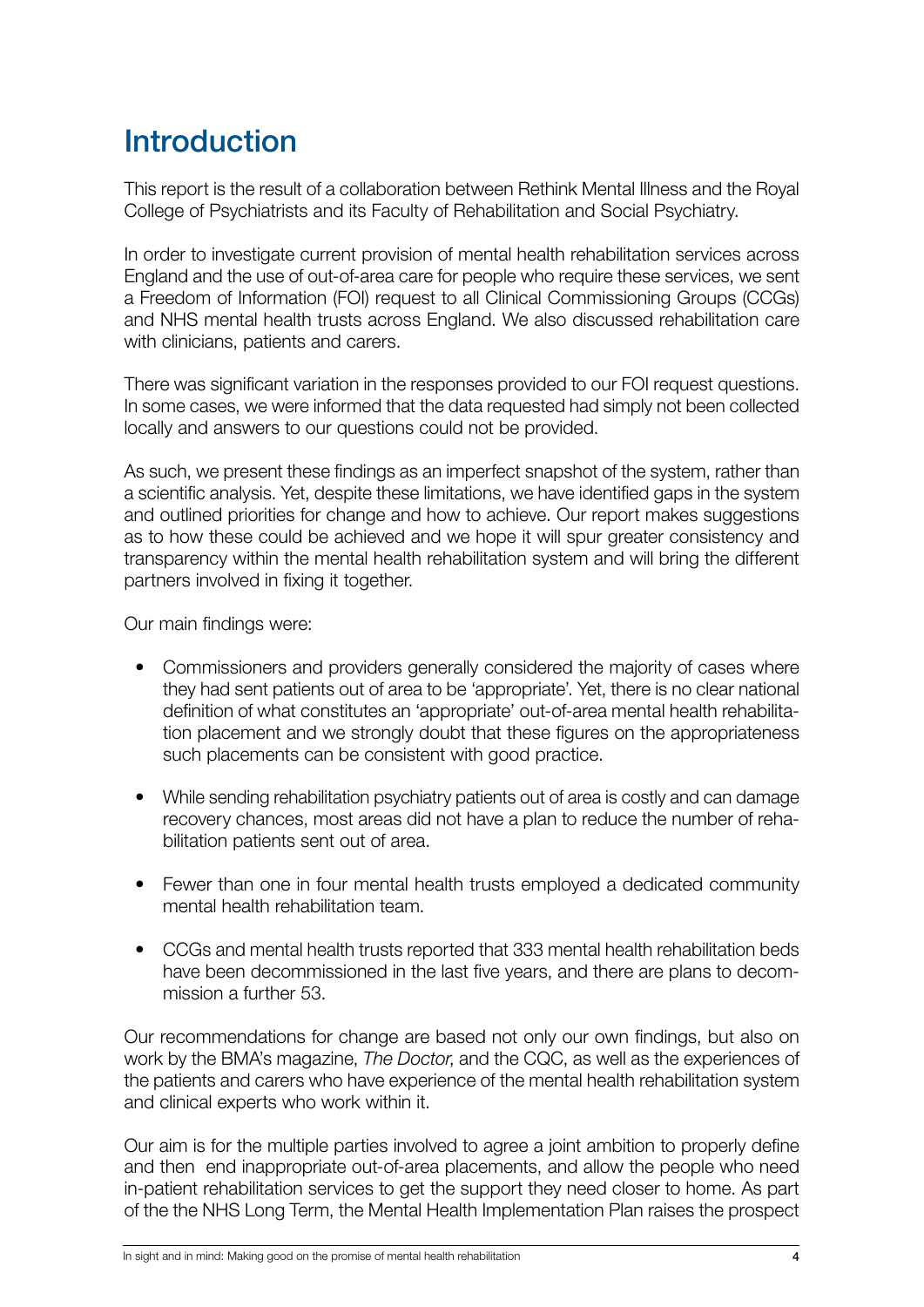of delivering specialist services for people with rehabilitation needs in their communities as part of the new community model and if the moment is seized, it presents the ideal opportunity to make this happen.

Box 1: Account of a carer of a mental rehabilitation service user

"Mary has schizoaffective disorder and spent 8 months in a rehabilitation service in 2016. She was transferred there from an in-patient unit.

One of the great things about the rehab unit, was that it was still part of the hospital/trust, which meant that she could still keep her housing association council flat even though, temporarily, she was unable to live there temporarily. Because it was nearby, she was also able to go back there once a week and to visit us.

To us, the rehab service provided a good example of best practice in mental health service delivery. The team working with Mary set her goals that could be achieved through very gradual steps, and they did a really good job in rebuilding her trust. She was given a weekly budget to go out and buy her groceries each week, which she then prepared and cleaned up. Initially, she was assisted in taking her medication, but over time she was encouraged to take it by herself independently. Mary told us that from the moment she went into the rehab unit, the staff treated her as a person. This is unlike the hospital environment, where they often don't see the whole person – just a patient – meaning you lose a lot of those life skills you need.

After Mary was discharged and went back home, someone who had worked with her in the rehab unit would visit her regularly, so the transition was smooth and successful. We felt that the local aspect of the services provided was a key reason why they were so successful in rehabilitating Mary back into the community. There's no way that an out-of-area placement would have had the same result."

## What is mental health rehabilitation?

Some people living with severe and enduring mental health conditions – such as psychosis – do not respond quickly to treatment and struggle to manage everyday activities without support. Mental health rehabilitation services are vital to support this group of people to live a life that is as high quality and independent as possible.

Whilst some rehabilitation services are based in hospital sites, others are located in the community. Patients should move between these care settings, supported by a multi-disciplinary rehabilitation team comprising psychiatrists, nurses, occupational therapists, psychologists and social workers.

People are generally referred to in-patient rehabilitation services after their condition has failed to improve adequately on an acute ward of a mental health hospital – often following multiple admissions – and where the clinician in charge of their care does not believe they are well enough to live in the community. In the longer term, people with rehabilitation needs should receive specialist community mental health team support and will often also need specialist supported housing to enable their recovery.

Although each patient's story will be different, the following diagram gives an overview of what the evidence shows is the most effective rehabilitation pathway, alongside the difficulties that arise when it is not in place.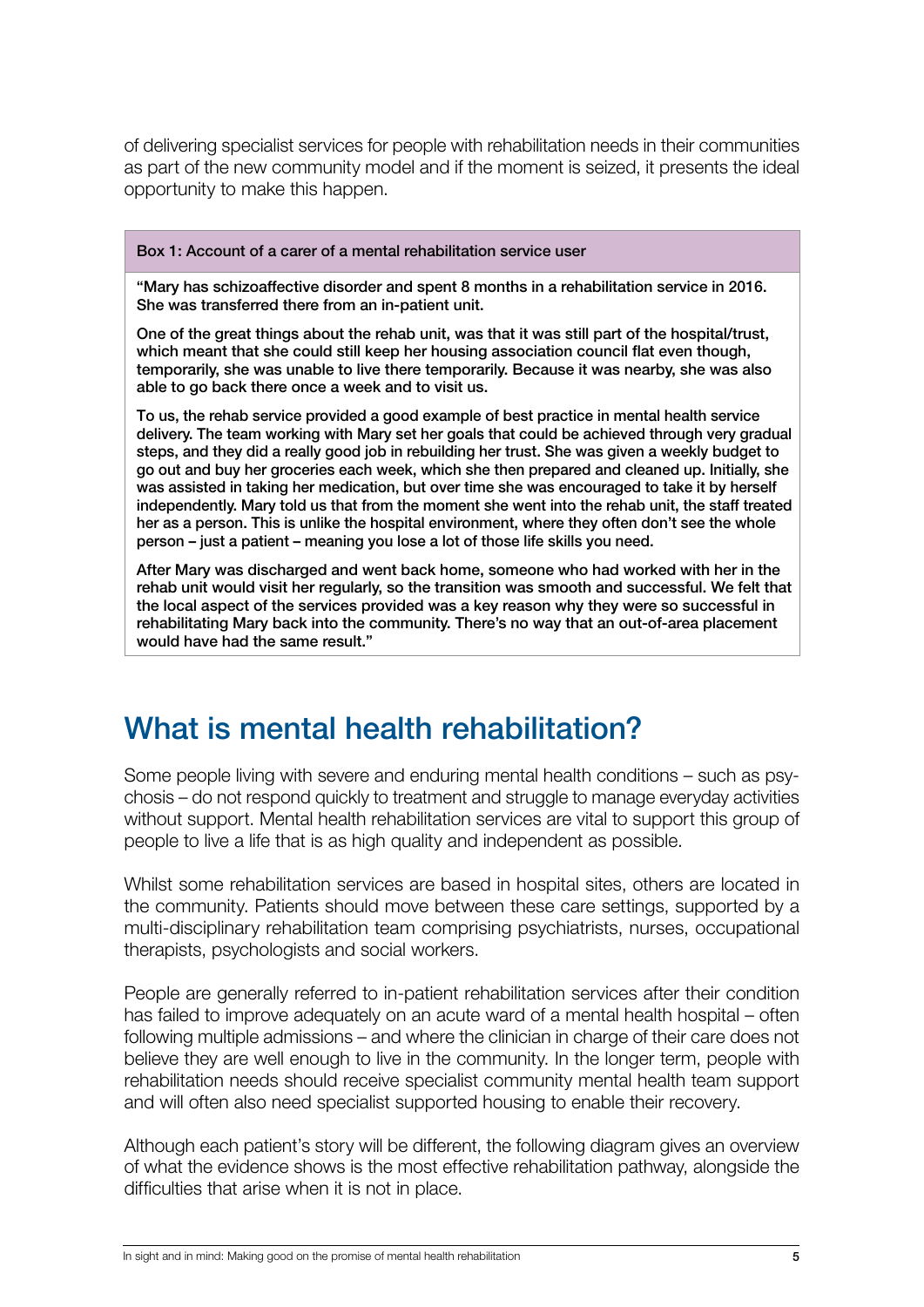

## Key challenges for mental health rehabilitation

There is good evidence that when local mental health rehabilitation services are provided, they are able to support the majority of people with the most severe, long-term mental health conditions, enabling them to enjoy a good quality of life in the community. However, the lack of provision of these services means that many people are simply unable to access them.<sup>1</sup>

This report examines some of the key challenges within the mental health rehabilitation system today.

#### 1. Out-of-area placements are now routine, despite their negative impacts.

*"When you're a long way from home, people visit quite frequently early on, but over time people come to see you less and less. I don't blame them. People have their own lives to be getting on with, but it is lonely. Leaving the hospital every weekend was also disruptive, as I missed out on the activities other patients did at the weekend. I think this slowed my recovery down, but I* wanted to maintain connections with my friends and family, and leaving at *weekends was the only way I could this. I shouldn't have had to make that choice."*

— 'Rebecca' speaking of her experience of an out-of-area placement

<sup>1</sup> Killaspy et al (2016) Clinical outcomes and costs for people with complex psychosis; a naturalistic prospective cohort study of mental health rehabilitation service users in England. *BMC Psychiatry*,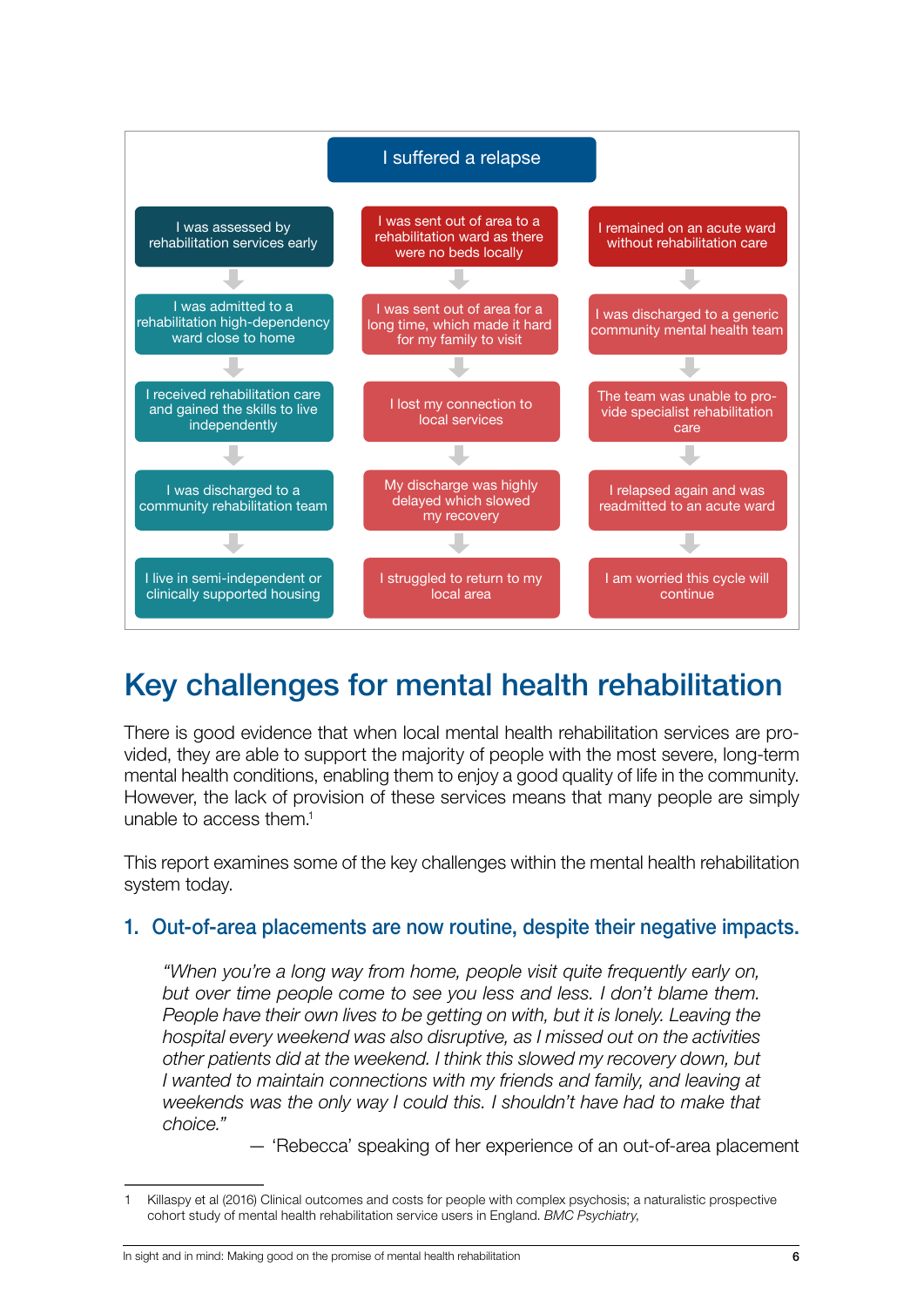The 2018 CQC investigation into the provision of mental health in-patient rehabilitation services<sup>2</sup> showed that 63% of placements were in different geographical areas to the CCGs that arranged them. This is happening despite the negative impacts that out-of-area placements can have on the system (in terms of costs) and on the person receiving services (in terms of how they move between care settings and maintain their connections with loved ones and their community).

#### The impact of out-of-area placements on the cost of treatment

The CQC estimated that two thirds of the £535m budget for mental health rehabilitation beds is spent on out-of-area treatment, with longer stays accounting for the higher costs. Most out-of-area beds are provided by the private sector, and the CQC also found that the average length of a stay in these wards is almost double that of an NHS ward.

#### Out-of-area placements often do not follow recognised service models

Out-of-area placements are more likely to take place in services that do not follow a recognised model of in-patient service. Two-thirds (64%)<sup>3</sup> of all the CCG-funded beds provided by the independent sector are in what are referred to as 'locked rehabilitation wards', yet the Royal College of Psychiatrists does not recognise this model or term. While other forms of service, such as 'high dependency,' have a specific place on the rehabilitation pathway, with defined service standards, there is no equivalent specification for 'locked rehabilitation'. This has caused concerns that out-of-area placements in these services can be used to 'contain' people, rather than provide the most effective possible treatment that is geared towards the patient's recovery, highlighting the need for national action.

#### The impact on transitioning between care settings

Out-of-area placements can make creating and maintaining connections with services which are crucial for a person's continued recovery (such as NHS, housing and social care) in patients' home areas far harder. When the CQC asked the managers of rehabilitation wards to name the NHS mental health trust responsible for providing the aftercare of people in their service, managers in private hospitals, which provide the overwhelming majority of out-of-area treatment, could do so for only 53% of their patients. The figure was 99% for NHS services, which in turn are far more likely to be provided locally.

Crucially, long stays in out-of-area in-patient units can also mean that a person no longer meets the 'local connection criteria<sup>4</sup> that are used by local authorities to determine access to housing, further delaying discharge.

The impact on a person's connections with their loved ones and community Out-of-area placements also have a personal impact on those using services. Being placed a long way from home can place a strain on individuals' relationships with their

<sup>2</sup> CQC (March 2018) Briefing – Mental health rehabilitation inpatient services

<sup>3</sup> CQC (March 2018) Briefing – Mental health rehabilitation inpatient services

<sup>4</sup> House of Commons Library (2018) Allocating social housing (England) House of Commons: London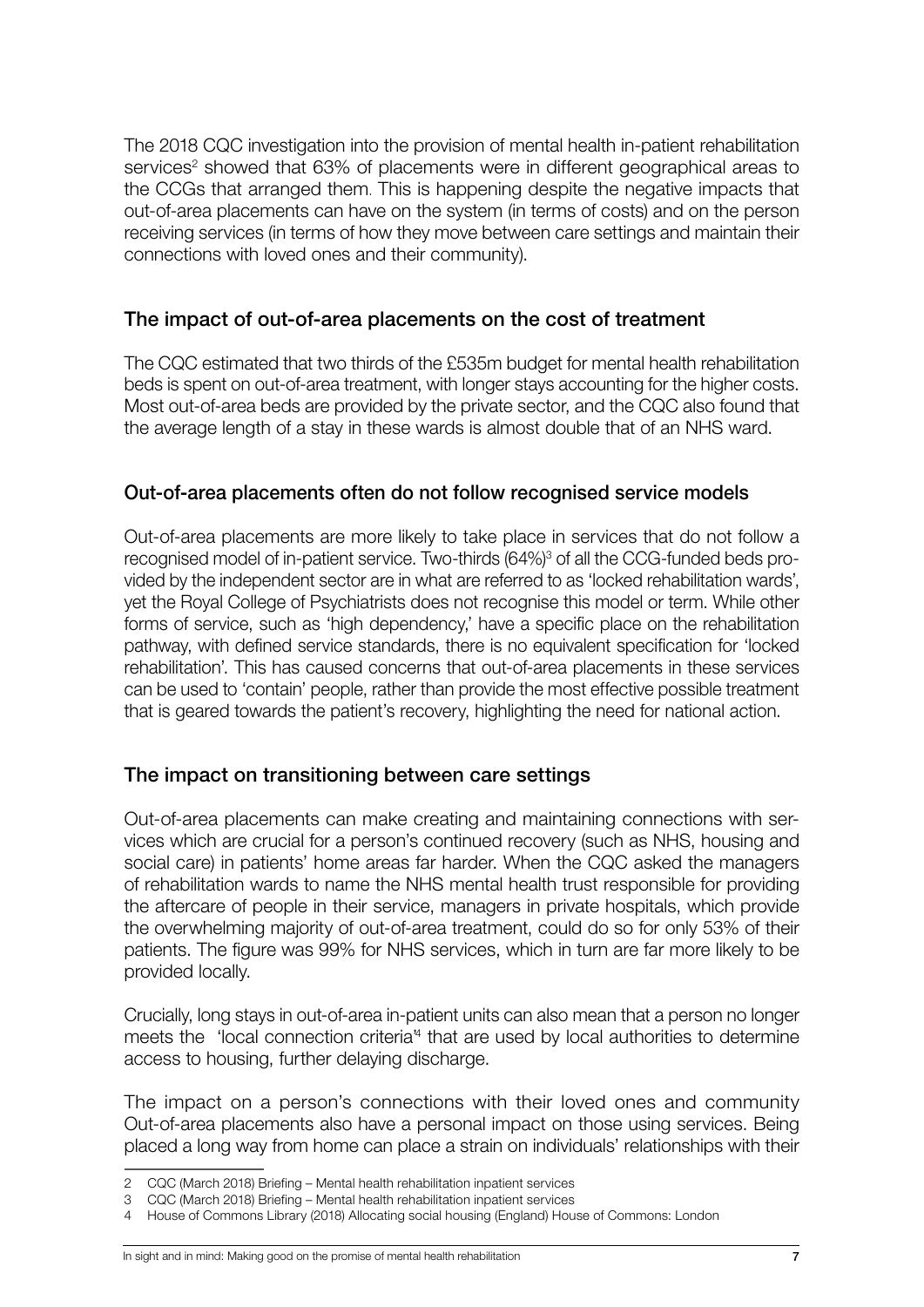family and friends, and runs counter to the core aim of rehabilitation services to support people to go back to their community.

Using FOI data, *The Doctor* calculated travelling distances from a list of more than 2,600 rehabilitation 'out-of-area' beds commissioned by the NHS over the past three years. It found that 1,313 people had been placed more than a two-hour round trip from their home and, of those, 141 were placed in a unit that was a round trip of seven hours or more. This makes maintaining contact with loved ones at a vital time extremely challenging – both emotionally and in practical terms – and we have heard first-hand accounts of how psychologically dislocating out-of-area placements can be.

One mother told us about her son's experience:

*"He was sent for care 30 miles away to a hospital in the middle of the countryside. It was the worst possible thing for him. He was the only young black man in the area, surrounded by countryside rather than the city buildings he had grown up with and felt comfortable around.* 

*It was a terrible thing having to drive all that way to see my son and to not know who I'd find when I got there. Being sent so far from home sent his paranoia through the roof, and he admitted to me that he had begun to feel suicidal."*

### 2. Gaps in provision that can affect care and outcomes

We know that there are important gaps in the mental health rehabilitation system that can affect treatment and care outcomes, including the decommissioning of beds and a lack of specialist community services.

For many decades, rehabilitation services were the main point of liaison with forensic services to aid the return of patients from secure care back into their home area. In more recent years, as services have closed or seen a reduction in the support offered, this link has been all but lost in most areas, resulting in delayed discharges or challenges in find appropriate supportive care.

#### NHS mental health rehabilitation beds have been decommissioned

Our FOI request asked CCGs and mental health trusts to provide data on how many beds have been decommissioned and how many will be in the future. This allowed us to build a national picture of provision and explore any possible connection between this and out-of-area placements.

After adjusting for double counting across the CCGs and mental health trusts that responded, we found that there were 333 rehabilitation beds reported as having been decommissioned in the past five years, with plans for a further 53 beds to be decommissioned.

There can be good reasons for beds to be decommissioned, such as where better community services have allowed people to be discharged and effectively supported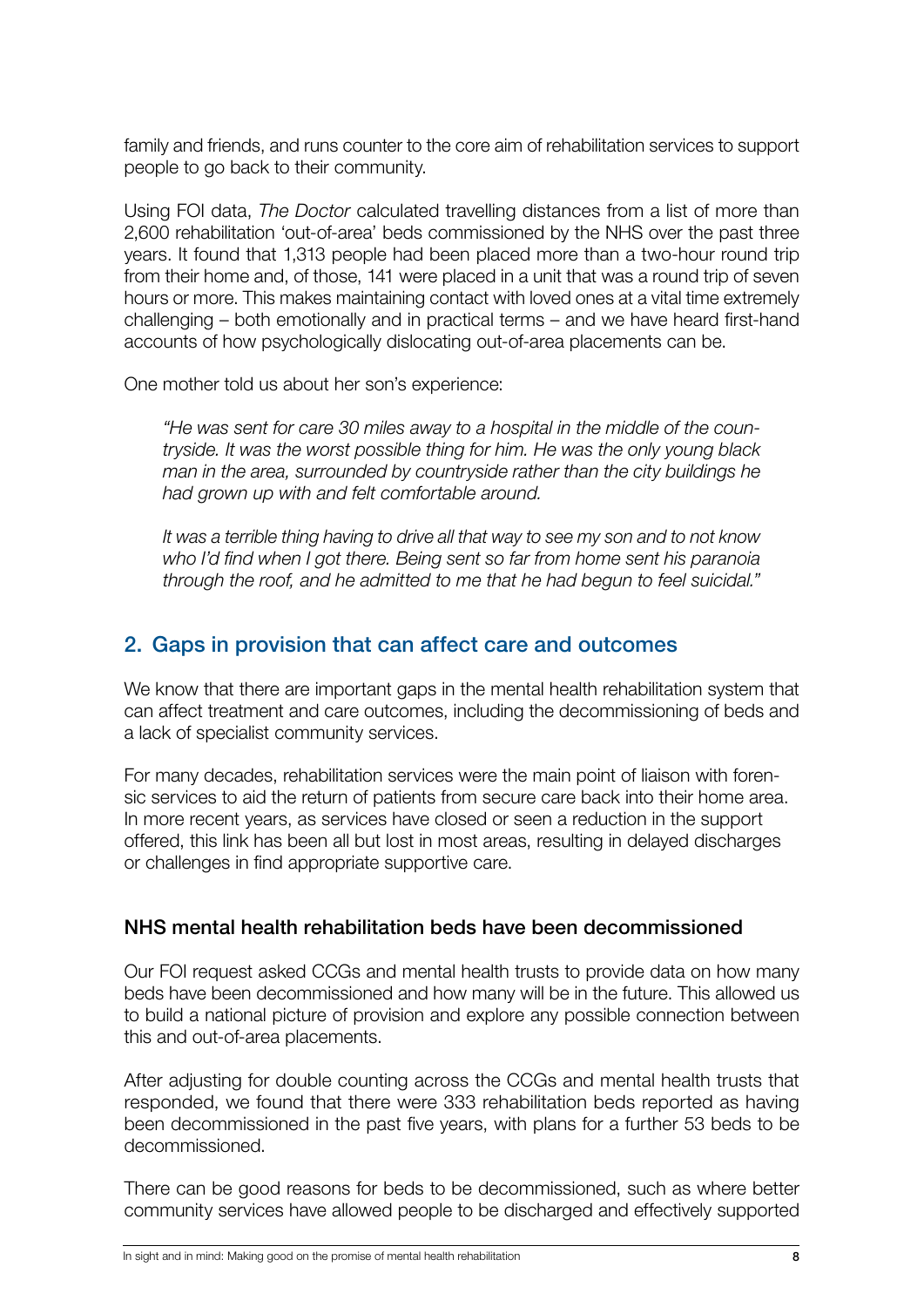in less restrictive settings. But while the data from our FOI identified some areas in which beds have been decommissioned and out-of-area placements are low (other factors discussed below such as supported housing and social care contribute to this too), there are other areas where beds have been decommissioned, or are planned to be, and there are significant levels of out-of-area treatment. Almost half (11 of 23) CCGs that reported having decommissioned beds confirmed that they had at least 11 patients out of area.

These findings are reinforced by research by The Doctor magazine, which found that NHS mental health rehabilitation wards have disappeared entirely from 18 CCGs and NHS trusts in England, leaving five million people in those areas reliant entirely on outof-area private sector provision<sup>5</sup>.

#### Community rehabilitation treatment is rarely delivered by specialist teams

Community mental health rehabilitation teams are a crucial component of the rehabilitation system. They provide ongoing specialist clinical support for people when they are discharged from in-patient rehabilitation services into the community.

A case-control study in Ireland found that service users who had access to a rehabilitation system (which included support from a community rehabilitation team when they moved from in-patient rehabilitation services to supported accommodation), were eight times more likely to sustain their community placement and avoid readmission than people who were on a waiting list for rehabilitation services.6

Despite this, our FOI request found that only 12 of the 50 trusts that responded to our request (24%) provided a specialist community mental health rehabilitation team. Several others told us that they provided specialist community rehabilitation care, but through generic community mental health teams (CMHTs).

Generic services cannot provide the same level of specialist care that people with severely complex needs require and there have also been serious concerns<sup>7</sup> in recent years that CMHTs are overstretched and underfunded, further limiting their ability to provide adequate support people with rehabilitation needs. It is therefore essential for those who need specialised community mental health rehabilitation services to have access to these teams.

#### Wider challenges around supported housing and social care

Although not the primary focus of this report, it is widely recognised that the lack of supply of specialist supported housing and social care support for people discharged from in-patient mental health rehabilitation services is a major barrier to discharge and recovery.

<sup>5</sup> BMA press release (2019) Available from: [https://www.bma.org.uk/news/media-centre/press-releases/2019/june/](https://www.bma.org.uk/news/media-centre/press-releases/2019/june/hundreds-of-mental-health-patients-being-placed-in-out-of-area-private-premises) [hundreds-of-mental-health-patients-being-placed-in-out-of-area-private-premises](https://www.bma.org.uk/news/media-centre/press-releases/2019/june/hundreds-of-mental-health-patients-being-placed-in-out-of-area-private-premises)

<sup>6</sup> Lavelle E, Ijaz, A, Killaspy H et al (2011) *Mental Health Rehabilitation and Recovery Services in Ireland: a multicentre study of current service provision, characteristics of service users and outcomes for those with and without access to these services.*

<sup>7</sup> APPG on Mental Health (2018) Progress of the Five Year Forward View for Mental Health: On the road to parity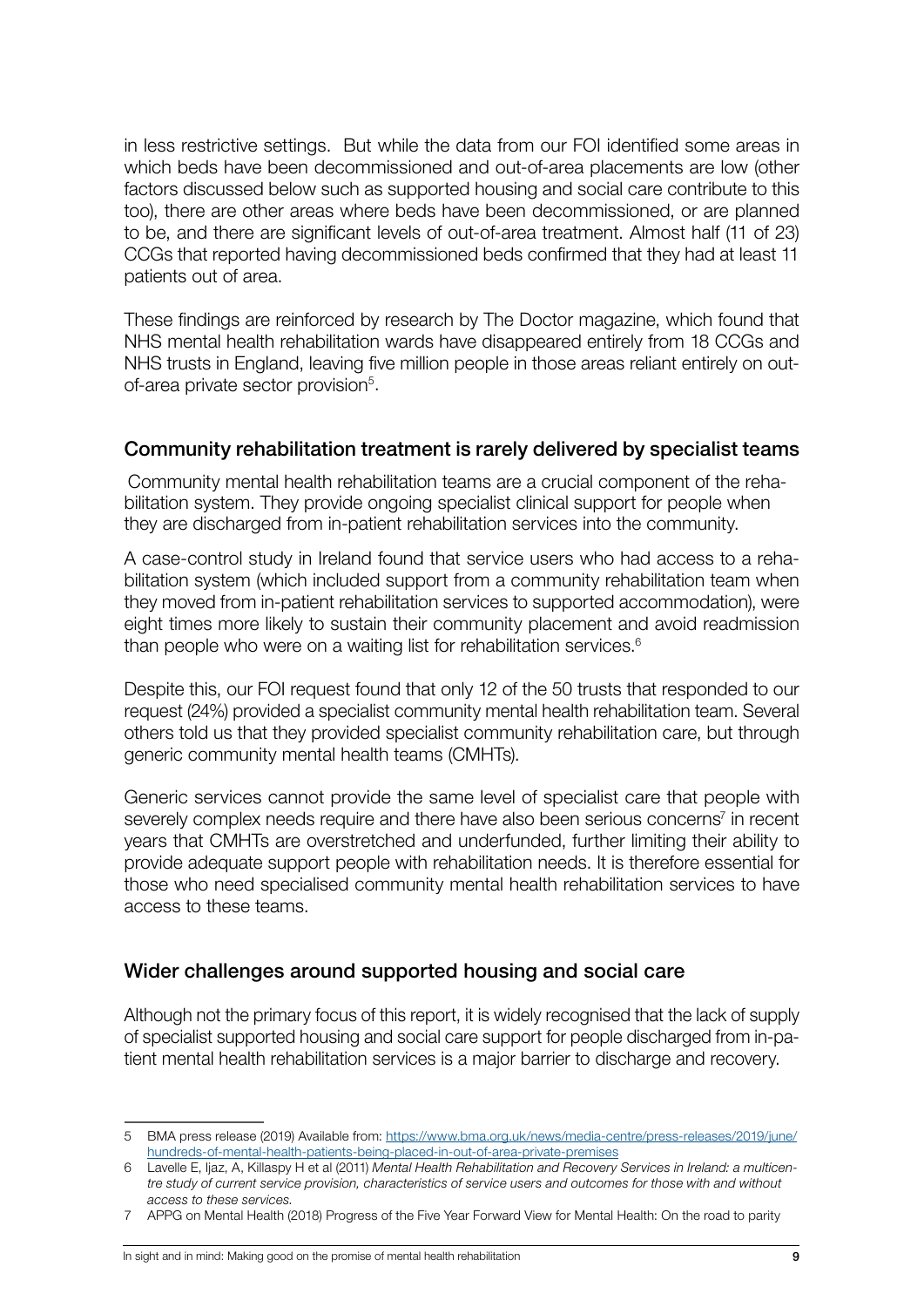The National Housing Federation has estimated a general shortfall of nearly 35,000 supported housing places in 2020/21 that will rise to 47,000 by 2024/25.<sup>8</sup> Within the overall supply of supported housing (of which around 5% is provided for people with a mental illness)<sup>9</sup> there is a need for specialist provision with clinical input to give people with complex mental health needs the best chance of a sustainable recovery.

Likewise, the fact that those who use mental health rehabilitation services often have long-term care needs means that the well-known pressures on adult social care can have a substantial detrimental impact on this group. In its *Fair Funding for Mental Health*  report, the Institute for Public Policy Research (IPPR) estimated that a minimum of £1.1bn of mental health social care spending per year will be required by 2030.10

Action beyond the NHS will be required to address the issues if we are to ensure that the complete mental health rehabilitation pathway is delivered. The current Government review of costs in supported housing provides an ideal opportunity to address this.

#### 3. Ensuring the mental health rehabilitation system is fit for purpose requires greater national and local focus

A dearth of data on out-of-area placements in mental health rehabilitation, and the lack of clarity as to what constitutes an 'inappropriate' out-of-area placement, makes addressing these issues through national and local strategies challenging.

#### There is no national strategy to end out-of-area placements and few local plans

Since 2016, data have been collected nationally and locally on the number of mental health in-patients sent out of area for treatment in acute mental health services. Also, the government has set a national ambition to eliminate inappropriate acute out-ofarea placements (where patients with acute non-specialist needs are admitted to a bed outside of their local care network) by 2020/21. Unfortunately, there is no equivalent national strategy to end inappropriate out-of-area placements in mental health rehabilitation services.

The results of our FOI request show that local-level plans to do so are also rare, with only 46 of the 191 CCGs and 12 of the 54 mental health trusts that responded having strategies to minimise rehabilitation out-of-area placements. Where strategies do exist, it is hard to assess whether they are sufficiently ambitious without a national framework to measure them against.

#### In sight and in mind: Making good on the promise of mental health rehabilitation 10

<sup>8</sup> The National Housing Federation (2017) *Strengthening the case for supported housing: the cost consequences,* The National Housing Federation: London. Available from: [http://s3-eu-west-1.amazonaws.com/pub.housing.org.](http://s3-eu-west-1.amazonaws.com/pub.housing.org.uk/NHF_shortfall_housing_FINAL.pdf) [uk/NHF\\_shortfall\\_housing\\_FINAL.pdf](http://s3-eu-west-1.amazonaws.com/pub.housing.org.uk/NHF_shortfall_housing_FINAL.pdf)

<sup>9</sup> DWP and DCLG (2016) Support Accommodation Review: *The scale, scope and cost of the supported housing*  sector. Available from: [https://assets.publishing.service.gov.uk/government/uploads/system/uploads/attach](https://assets.publishing.service.gov.uk/government/uploads/system/uploads/attachment_data/file/572454/rr927-supported-accommodation-review.pdf)[ment\\_data/file/572454/rr927-supported-accommodation-review.pdf](https://assets.publishing.service.gov.uk/government/uploads/system/uploads/attachment_data/file/572454/rr927-supported-accommodation-review.pdf)

<sup>10</sup> IPPR (2018), Fair funding for mental health: Putting parity into practice, IPPR: London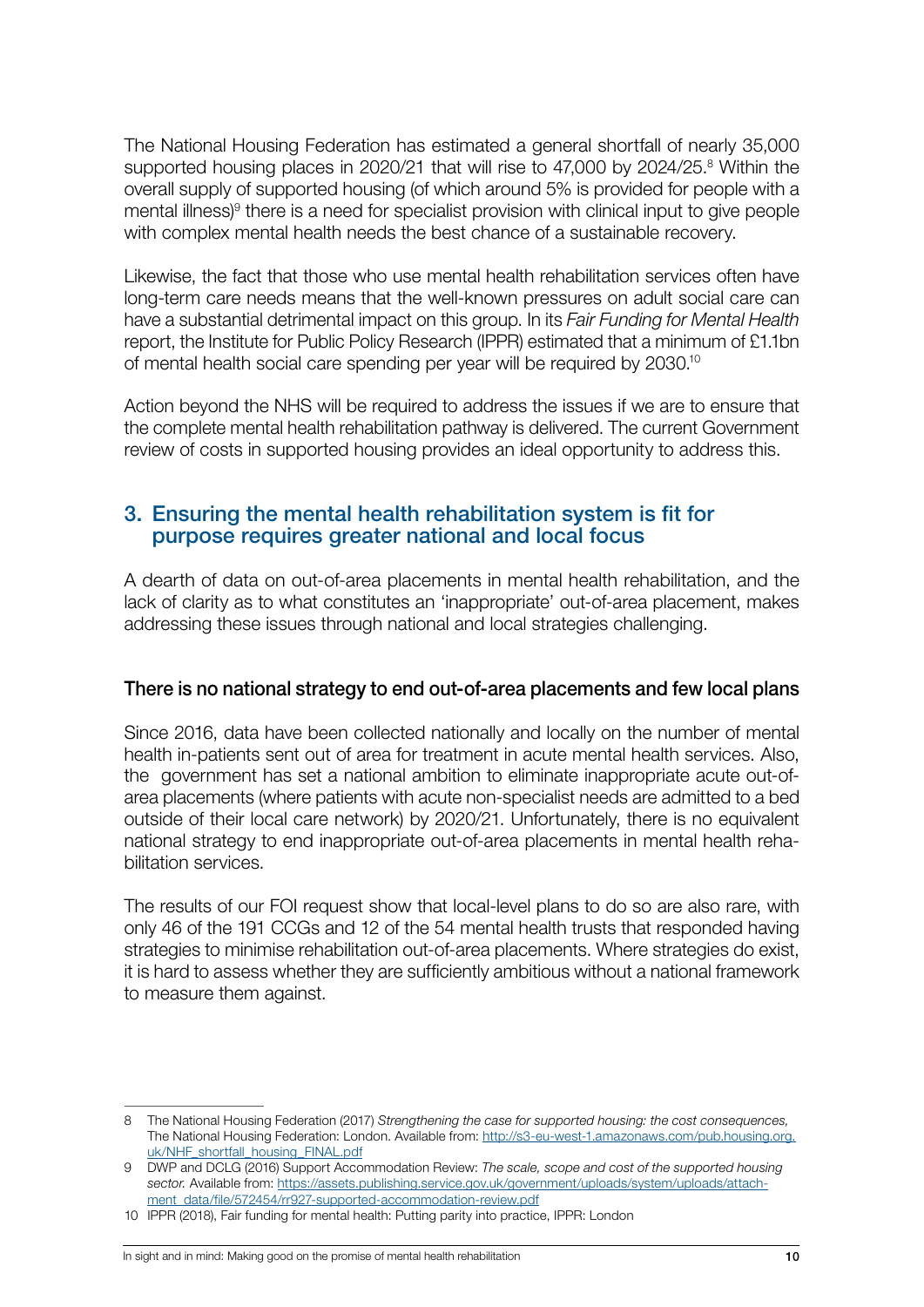#### There is a lack of routine data on out-of-area placements and no shared definition of when an out-of-area placement is appropriate

While we know that a large proportion of people receiving in-patient rehabilitation treatment are out of area, a lack of consistent data collection means that it is challenging to make meaningful comparisons between areas or to map changes over time. This, in turn this hampers efforts to plan improvements or assess their effectiveness.

The fact that there is no agreed definition between the different agencies involved in this area of care as to what constitutes an 'inappropriate' out of area mental health rehabilitation placement adds to these problems.

We knew that without such a definition of appropriateness, this term may be interpreted differently by different local areas. In asking CCGs and mental health trusts to identify how many of their out-of-area placements they considered to be 'appropriate', we therefore used the CQC guidance on how this is defined. The threshold for when an out-of-area placement should be considered appropriate is aptly very high.

Box 2: Definition of appropriate out-of-area mental health rehabilitation placement (as used in our FOI requests)

If a person requires treatment in a 'highly specialist in-patient rehabilitation unit' as defined by the CQC as being for people with very specific and complex mental health needs and comorbidities (e.g. psychosis plus acquired brain injury, severe personality disorder, or autism spectrum disorder), as these are usually provided at a regional or national level."

In a small number of the data returns from our FOI, CCGs and trusts highlighted patients with learning disabilities as part of their response, despite our questions focusing on mental health rehabilitation needs. It is unclear whether these patients had learning disabilities as well as mental health rehabilitation needs, or whether they were included because data on patients in mental health rehabilitation was not collected separately. This further illustrates the need for improved data collection and clearer, applied definitions within the system so that conclusive assessments can be made on whether a patient is in the most appropriate setting.

Of the 1,744 out-of-area placements reported to us, trusts and CCGs only considered 14% to be inappropriate. Our position, however, is that it is reasonable to expect the vast majority of mental health rehabilitation to be provided locally. Professor Helen Killaspy, consultant psychiatrist and honorary consultant in rehabilitation psychiatry at UCL and Camden and Islington, comments further on this:

*"People who require treatment in mental health rehabilitation services should be treated in their local area in the vast majority of cases. We need to move to a system where out-of-area treatment is seen as an exception that we are committed to tackling—as it is with acute mental health—rather than a norm we accept".* 

Only 6% of acute out-of-area placements are currently considered to be appropriate by the government.11 We believe this provides a benchmark for how often out-of-area rehabilitation placements should be considered acceptable.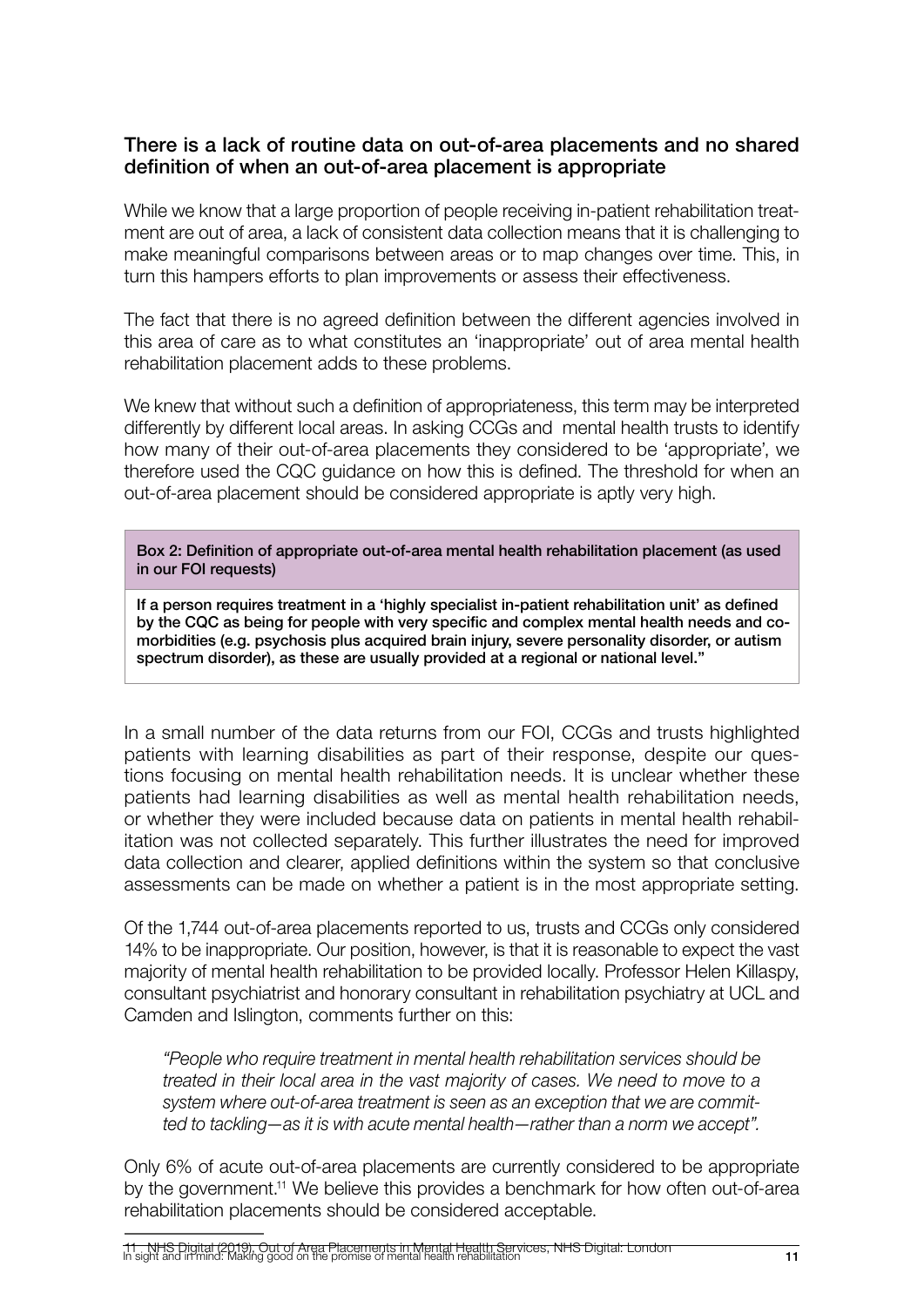## Signs of change

The evidence in this report and previous research by others highlights the issues within the system, including high levels of out-of-area placements, a reduction in locally available beds, and a lack of community mental health services for those with the most severe and enduring mental illnesses. However, as well as knowing the problems, we are also able to suggest solutions.12

Encouragingly, there are signs of change emerging. In 2018, Dr Sridevi Kalidindi CBE was appointed Clinical Lead of the mental health rehabilitation workstream within the 'Getting It Right First Time' (GIRFT) programme. This was launched by NHS Improvement to tackle unwarranted variation in service and to share best practice amongst health providers. The programme has already highlighted good practice in several areas but importantly recognises, on a national level, that mental health rehabilitation is not functioning as it should. It also gives practical support to local areas that are seeking to improve their practice and areas told us in response to our FOI request that their work with GIRFT is changing their approach.

The NHS Long Term Plan's Mental Health Implementation Plan specifically recognises mental health community rehabilitation as a "fixed, targeted deliverable" within plans for new community services for adults with severe mental illness. This means that those who need rehabilitation in the community should receive dedicated care that "spans core primary/community provision and dedicated community-based services… ensuring improved access to high-quality, evidence-based care and reduced waits".13

Furthermore, the National Institute for Clinical Excellence (NICE) published its first draft guideline<sup>14</sup> on rehabilitation for people with complex psychosis and other severe mental health conditions for consultation in January 2020. If followed across the system, the guideline offers a template that could transform the experience of the patients and families who rely on the rehabilitation services. NICE has emphasised that commissioners should *"place people locally and limit the use of out-of-area placements wherever possible, except for people with particularly complex needs"* such as people with psychosis and an acquired brain injury or autism.

It has also set out measures to:

- improve transparency in the system
- ensure patients maintain contact with their home area
- ensure patients are brought home as quickly and seamlessly as possibleinvolve patients and their loved ones in decisions about their care.

Taken together, the guideline sets out a vision for the treatment of the most severe forms of mental illness that lives up to the inspiring idea behind mental health rehabilitation: that recovery is possible even for those who are the most unwell.

<sup>12</sup> Joint Commissioning Panel for Mental Health (2016) Guidance for commissioners of rehabilitation services for people with complex mental health needs

<sup>13</sup> NHS England (2019), NHS Mental Health Implementation Plan 2019/20 to 2023/24, NHS England: London

<sup>14</sup> NICE (2020), Rehabilitation for adults with complex psychosis and related severe mental health conditions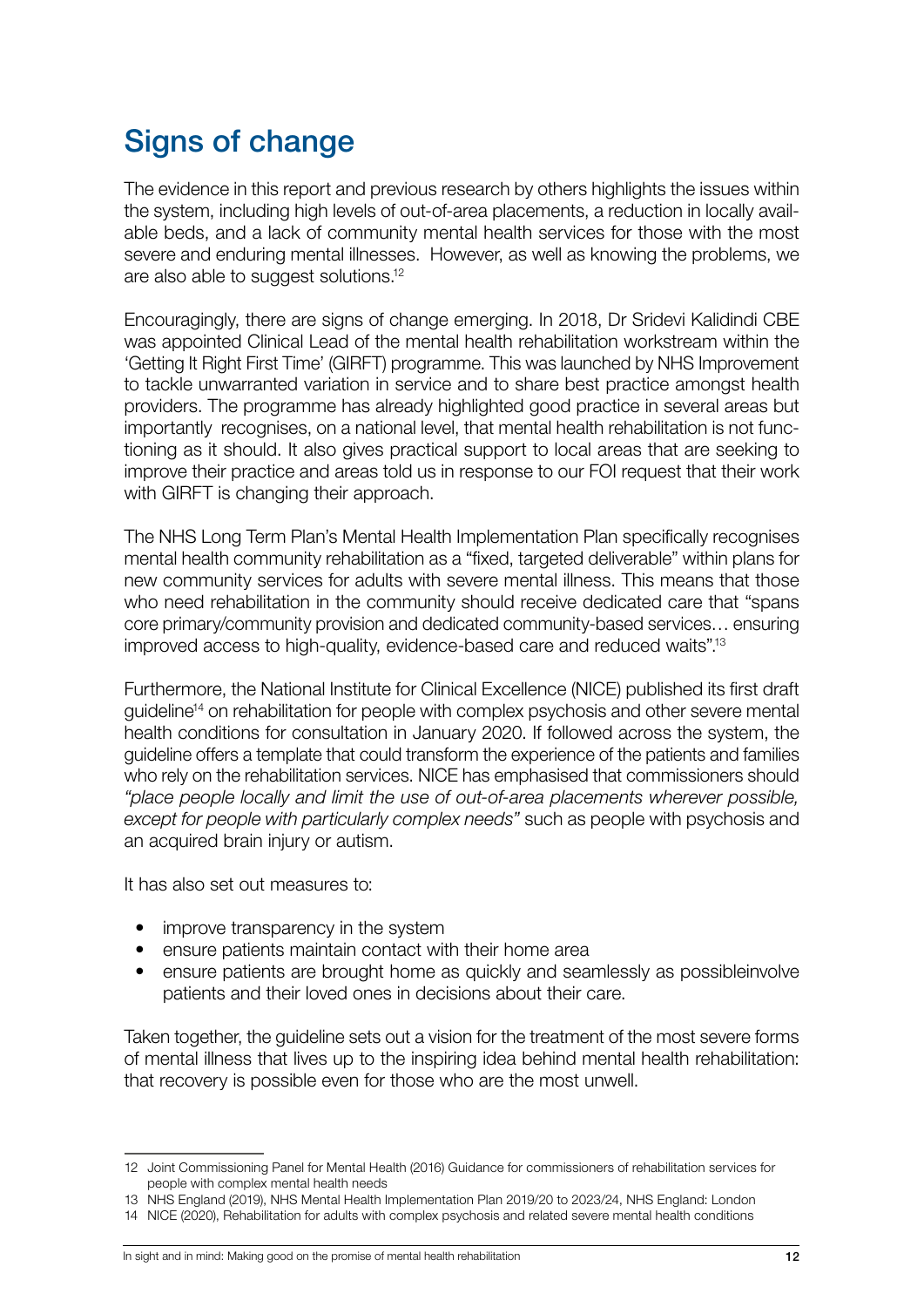#### Conclusions and recommendations

The positive steps that have already been taken are very welcome. So too is the fact that many of those in local and national leadership positions within the NHS understand these problems and have committed to tackling them.

Now is the moment to improve the mental health rehabilitation pathway once and for all, and we have written this report to try to seize on current momentum. The recommendations below seek to build on progress already being made, taking us further and faster towards the aim of delivering the services vulnerable patients need as soon as possible.

We believe there are four priorities to deliver change, and that national and local leadership across all relevant policy makers and providers is critical in delivering these:

1 NHS England, providers and commissioners must commit to end inappropriate out-of-area rehabilitation placements.

This needs to be evidenced with consistent collection and regular publication of data to track progress towards ending out-of-area placements and investing in high-quality locally based rehabilitation services.

#### 2 The commitment to end inappropriate out-of-area rehabilitation must include a whole system approach:

- − The development and implementation of an ambitious national plan to reduce out-of-area care should be led by NHS England, and must be jointly developed by all relevant national bodies and clearly define the role that each part of the system will play. Local-level strategies and delivery plans need to be defined clearly. The current GIRFT programme for rehabilitation should be supported and strengthened to achieve implementation of this commitment across England.
- − A consensus statement should be developed that outlines an agreed, shared, definition of the specific circumstances in which out-of-area placements may be considered appropriate. A sufficient number of local rehabilitation beds should be provided in each area, assessed according to local need, This will effectively prevent people being sent out of area.

#### 3 Those who need rehabilitation mental health treatment in the community should be supported by local specialist rehabilitation services in each CCG footprint, as part of the implementation of the NHS Long Term Plan.

This will ensure that effective recovery-based care is available to proactively support people to progress from in-patient to community-based rehabilitation settings as soon as they are able. The skilled rehabilitation workforce needed to deliver this plan should be reflected in the upcoming NHS People Plan and must be further reinforced through central transformation funding.